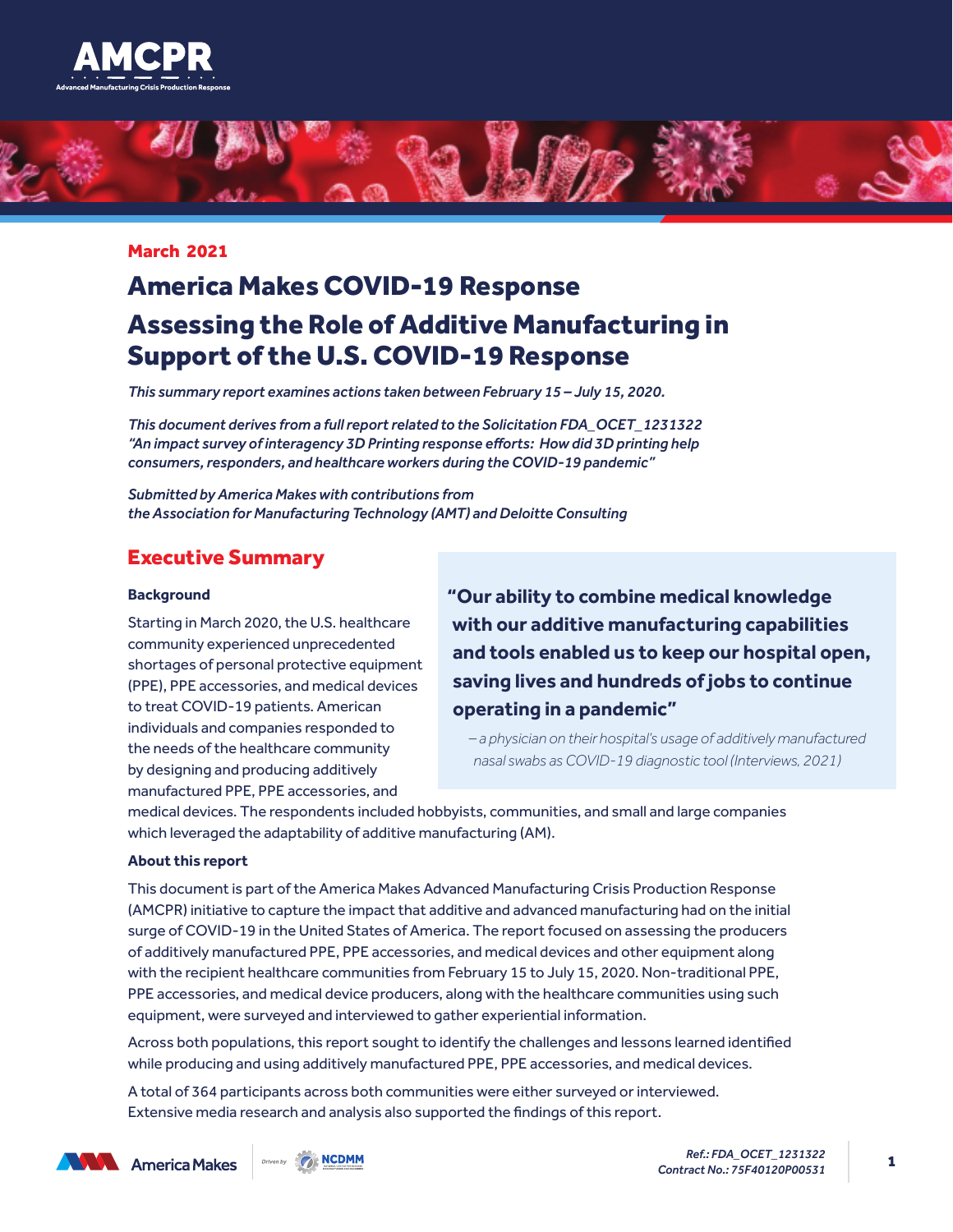

### The Need and the Response

The healthcare community faced critical shortages of PPE, PPE accessories, and medical devices necessary to manage COVID-19 transmission due to a confluence of factors, including:

- *1. Reliance on just-in-time manufacturing*
- *2. Lack of an adequate and well-maintained national PPE stockpile*

**ARRIVANCE AND ARRIVANCE** 

*3. Reliance on globally sourced products from countries that were simultaneously being hit with the same pandemic*

Failure to acquire adequate PPE, PPE accessories, and medical devices jeopardizes the stability of the entire healthcare system and its ability to provide quality care to Americans suffering any number of ailments. Such shortages affected not only major hospitals but also long-term care and nursing facilities, ambulatory health services, and social services. The totality of these healthcare communities was deemed the Needs Community.

The Needs Community faced shortages of N95 respirators, face shields, gowns, COVID-19 diagnostic nasal swabs, ventilators, and more. The Centers for Disease Control (CDC) directed healthcare providers to practice crisis capacity N95 respirator stockpile management and reuse practices. However, other items the Needs Community lacked provided the opportunity for AM to address traditional supply shortages.

The AM response to the medical PPE, PPE accessories, and medical device shortage engaged two types of nontraditional producers; pivot and community producers. Pivot producers were manufacturing companies that

#### Major Additive Manufacturing Experiences of the Needs Community:

1. Face shields were one of the most produced pieces of additively manufactured PPE, and they were easily used by all members of the Needs Community.

2. Ear savers and other non-medical devices were both easy to AM and readily used by healthcare professionals because they were not replacing designated medical devices.

3. The development of AM printable nasal swabs, particularly nasopharyngeal swabs, enabled hospitals to mitigate shortages of diagnostic equipment for COVID-19.

4. Face masks were a strong initial focus of the NTP community, but due to their criticality in infection control, the healthcare community focused on N95 stockpile management and N95 reuse strategies.

pivoted operations to additively produce PPE, PPE accessories, and medical devices. Community producers included individuals, academia, hospitals, makerspaces, and government agencies that used AM machines to create PPE, PPE accessories, and medical devices.

These non-traditional producers (NTPs) relied on prior manufacturing experience, knowledge of AM techniques, in addition to the National Institutes of Health (NIH) 3D Print Exchange and the COVID 3D Trust, to rapidly design and produce safe items. The COVID 3D Trust is a collaboration between NIH/National Institute of Allergy and Infectious Disease (NIAID), Food and Drug Administration (FDA), Veterans Health Administration (VHA), and America Makes to evaluate additively manufactured designs posted to the NIH Exchange. The Trust was critical to improving the credibility and quality of designs on the Exchange and identified a small number of designs appropriate for emergency usage in clinical settings when fabricated with the specified printer and materials.

The NTP response hinged on community collaboration through social media, personal connections, and professional organizations. This resulted in numerous local responses across the country.

Based on data collected, an estimated 38M face shield parts, 12M nasal swabs, 2.5M ear savers, 241k mask parts, and 116k ventilator parts were additively manufactured in the U.S. between February 15 – July 15, 2020.



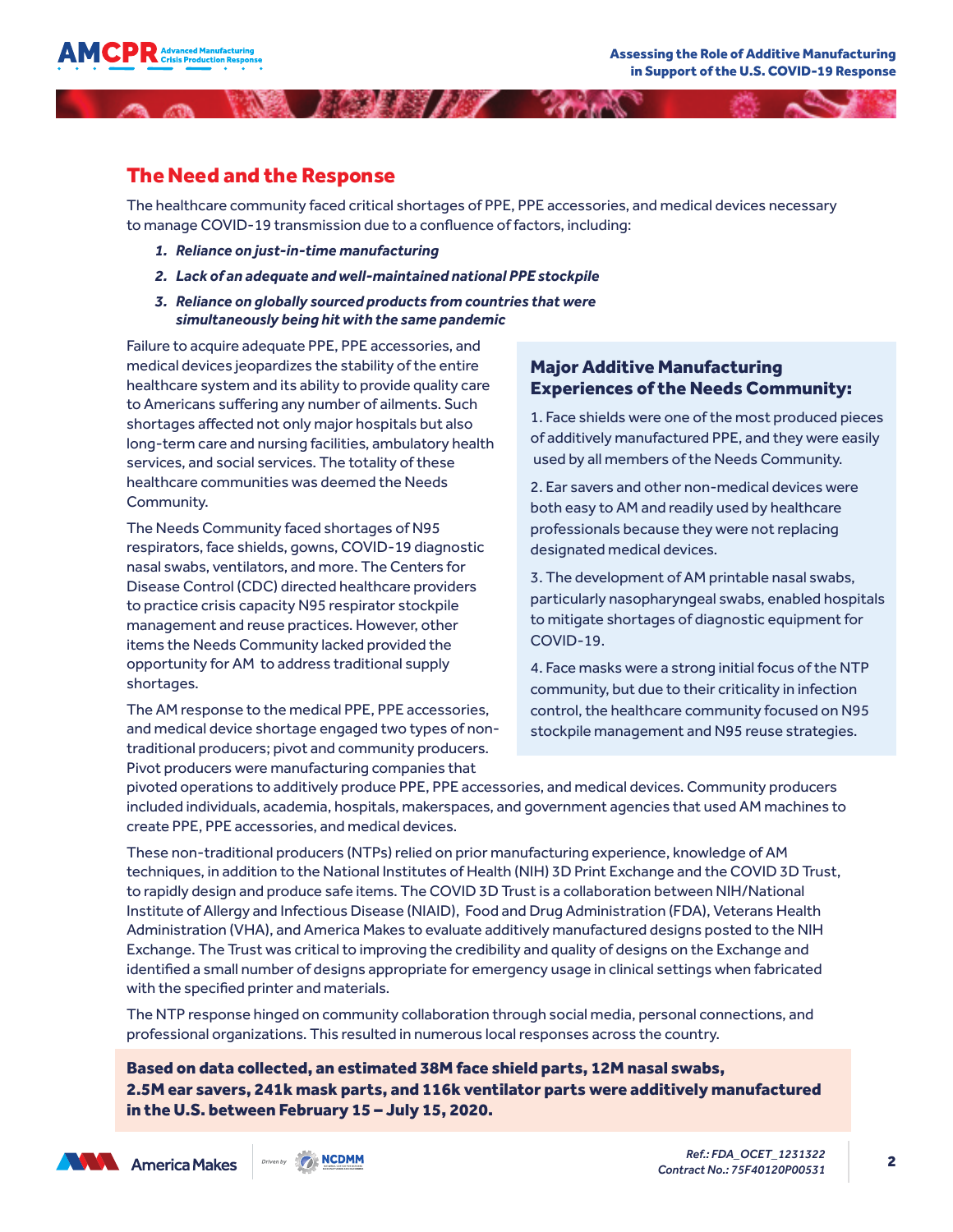

# Challenges Faced

The AM response to the PPE, PPE accessories, and medical device shortages during COVID-19 was not without its challenges on both the producer and healthcare sides.

NTPs faced shortages of AM materials like filament, had difficulty designing and printing equipment appropriate for high-risk medical settings, and were limited by AM production speeds.

The Needs Community was challenged by its reluctance to use non-NIOSH certified and FDA compliant equipment for medical treatment. However, efforts by the COVID 3D Trust increased the trust in additively manufactured products like face shields and nasal swabs; this correlates with the high production estimates for these two products.

# Initial Producer Community Response

#### Challenges faced by the healthcare community in adopting or using AM:

1. Low risk tolerance of the healthcare community to use non-FDA approved equipment

2. Limited AM throughput and capability to print high demand PPE, PPE accessories, and medical devices (masks, filters, gloves, gowns)

3. Difficult to predict demand for additively manufactured PPE, PPE accessories, and medical devices in evolving crisis response andlack of clarity when traditional supplies would return

4. Complex equipment acquisition process complicated efforts to obtain alternative PPE, PPE accessories, and medical devices

NTPs faced the unique challenge of developing medical supplies from the ground up before traditional medical suppliers could optimize their production. Supplies were frequently shipped to those in need weeks to months before traditional manufacturers could scale up existing production enough to compensate for early shortages. Access to the many hospitals, clinics, and vital businesses was kept open by NTP additively manufactured items when they would otherwise have had to shut down for lack of PPE, PPE accessories, and medical devices. The NTP members ranged from manufacturing companies that possessed industrial AM capabilities to individuals who had desktop AM equipment at home. Geographically, NTPs spanned across the U.S., mostly producing and distributing items regionally through local partnerships



*Levels of Production Across the U.S. from NTPs. Data collected from the survey, interviews, and content analysis 2020.*



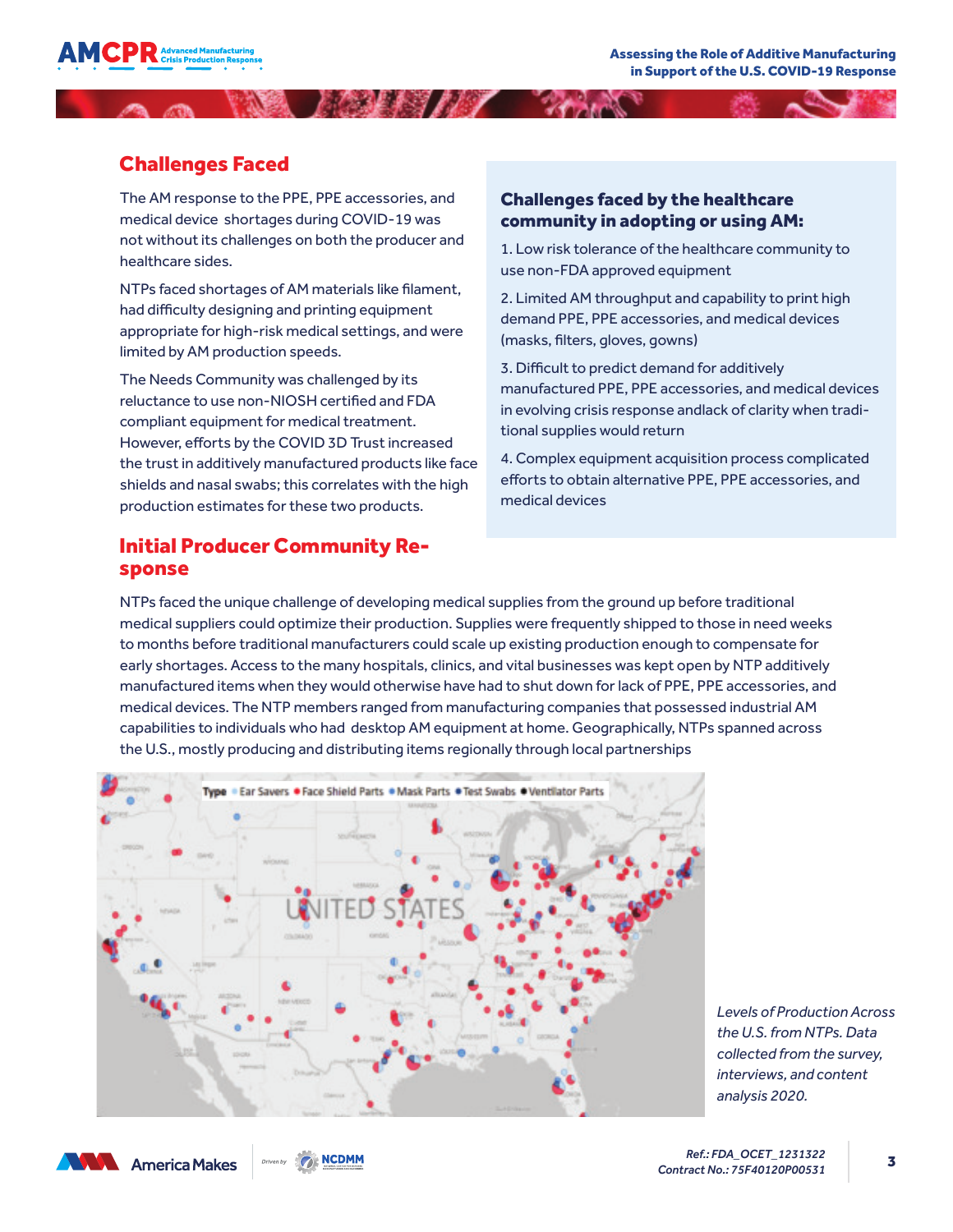

# Connecting with Those in Need

Data collected on where NTPs found those in need of PPE, PPE accessories, and medical devices indicated that 53% stated word-of-mouth was the most significant source. According to a faculty member at one large midwestern university that produced PPE, personal connections and social network-driven outreach prevailed as the primary method of connecting their university's PPE with those in need.

MARIE AND AND

**"We developed several things. We began the period roughly in about the middle of March. The way things were evolving here, well, it coincided with [the University's] spring break as it began, and from the initial round of the virus spreading through the U.S., it kind of went from east to west. We were beginning to get calls and inquiries from many places and people. Everything from students, prospective students, parents, alumni, industry partners, all sorts of places. Each of those probably had their own entry points to the university"** *(Interview, 2020).*



*The above graphic shows examples of recipients of additively manufactured items from NTP's*